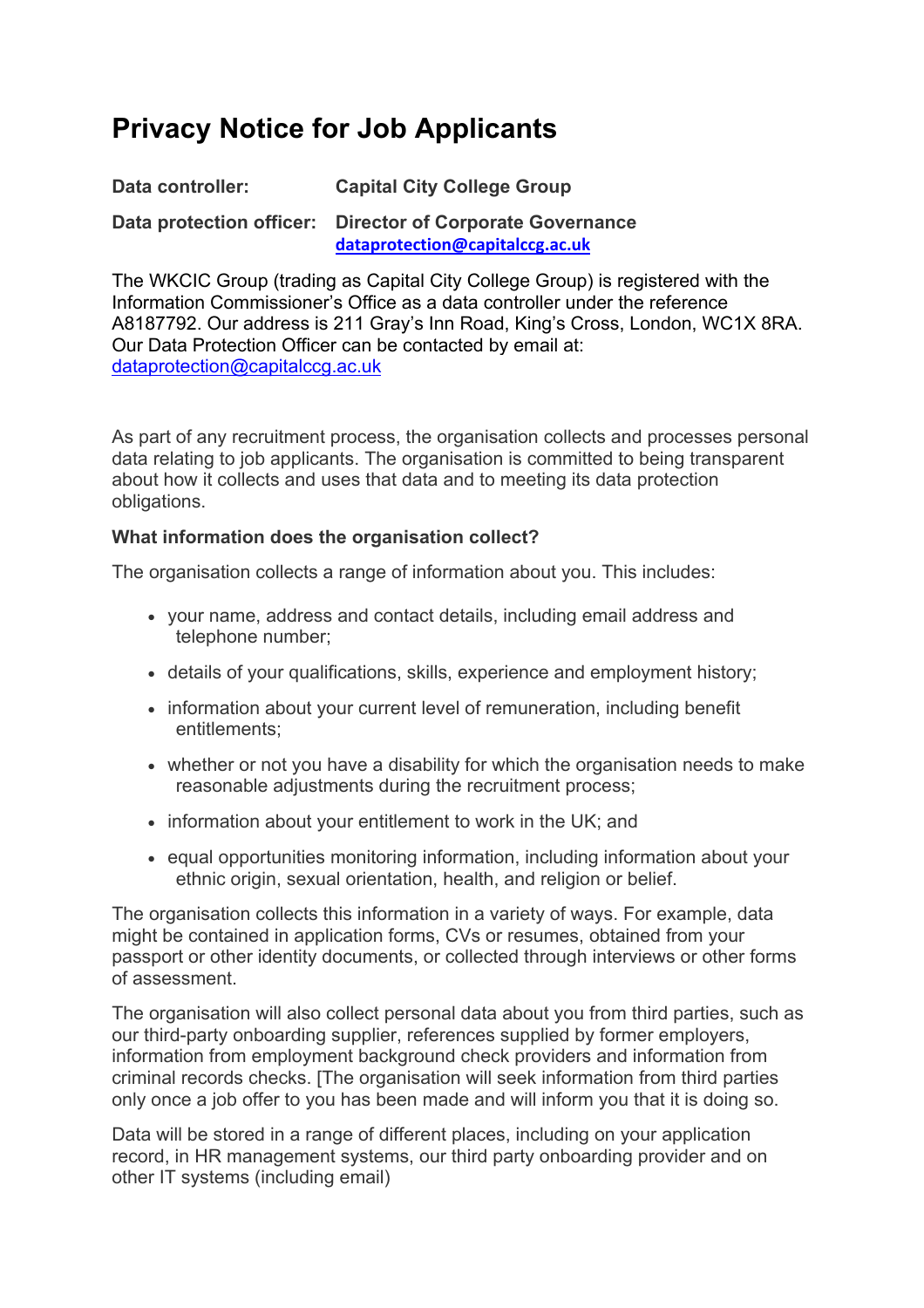#### **Why does the organisation process personal data?**

The organisation needs to process data to take steps at your request prior to entering into a contract with you. It also needs to process your data to enter into a contract with you.

In some cases, the organisation needs to process data to ensure that it is complying with its legal obligations. For example, it is required to check a successful applicant's eligibility to work in the UK and criminal record before employment starts.

The organisation has a legitimate interest in processing personal data during the recruitment process and for keeping records of the process. Processing data from job applicants allows the organisation to manage the recruitment process, assess and confirm a candidate's suitability for employment and decide to whom to offer a job. The organisation may also need to process data from job applicants to respond to and defend against legal claims.

Where the organisation relies on legitimate interests as a reason for processing data, it has considered whether or not those interests are overridden by the rights and freedoms of job applicants, employees or workers and has concluded that they are not.

The organisation processes health information if it needs to make reasonable adjustments to the recruitment process for candidates who have a disability. This is to carry out its obligations and exercise specific rights in relation to employment.

Where the organisation processes other special categories of data, such as information about ethnic origin, sexual orientation, health or religion or belief, this is for equal opportunities monitoring purposes as permitted by the Data Protection Act 2018.

For most roles, the organisation is obliged to seek information about criminal convictions and offences. Where the organisation seeks this information, it does so because it is necessary for to comply with Safer Recruitment practices.

If your application is unsuccessful, the organisation will keep your personal data on file in case there are future employment opportunities for which you may be suited. The organisation will ask for your consent before it keeps your data for this purpose and you are free to withdraw your consent at any time.

#### **Who has access to data?**

Your information will be shared internally for the purposes of the recruitment exercise. This includes [members of the HR and recruitment team, interviewers involved in the recruitment process, managers in the business area with a vacancy and IT staff if access to the data is necessary for the performance of their roles.

The organisation will not share your data with third parties, unless your application for employment is successful and it makes you an offer of employment. The organisation will then share your data with former employers to obtain references for you, employment background check providers to obtain necessary background checks and the Disclosure and Barring Service to obtain necessary criminal records checks.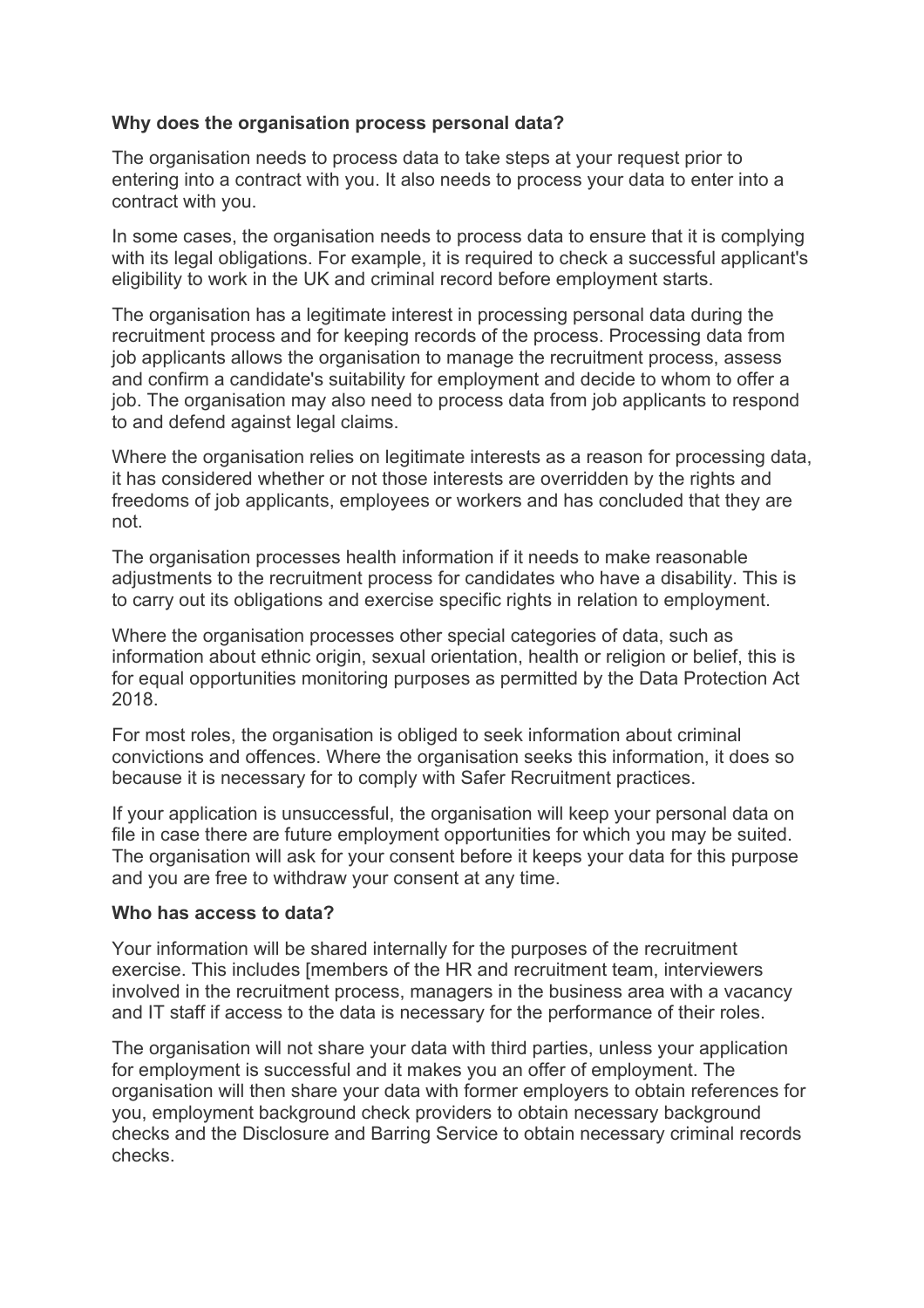The organisation will not transfer your data outside the European Economic Area.

#### **How does the organisation protect data?**

The organisation takes the security of your data seriously. It has internal policies and controls in place to ensure that your data is not lost, accidentally destroyed, misused or disclosed, and is not accessed except by our employees in the proper performance of their duties.

## **For how long does the organisation keep data?**

If your application for employment is unsuccessful, the organisation will hold your data on file for 12 months after the end of the relevant recruitment process. If you agree to allow the organisation to keep your personal data on file, the organisation may hold your data on file for a further 12 months for consideration for future employment opportunities. At the end of that period, or once you withdraw your consent, your data is deleted or destroyed.

If your application for employment is successful, personal data gathered during the recruitment process will be transferred to your personnel file and retained during your employment. The periods for which your data will be held will be provided to you in a new privacy notice.

## **Your rights**

As a data subject, you have a number of rights. You can:

- access and obtain a copy of your data on request;
- require the organisation to change incorrect or incomplete data;
- require the organisation to delete or stop processing your data, for example where the data is no longer necessary for the purposes of processing;
- object to the processing of your data where the organisation is relying on its legitimate interests as the legal ground for processing; and
- ask the organisation to stop processing data for a period if data is inaccurate or there is a dispute about whether or not your interests override the organisation's legitimate grounds for processing data.

If you would like to exercise any of these rights, please phone 0207 700 9265.

If you believe that the organisation has not complied with your data protection rights, you can complain to the Information Commissioner.

# **What if you do not provide personal data?**

You are under no statutory or contractual obligation to provide data to the organisation during the recruitment process. However, if you do not provide the information, the organisation may not be able to process your application properly or at all. If your application is successful, it will be a condition of any job offer that you provide evidence of your right to work in the UK and satisfactory references.